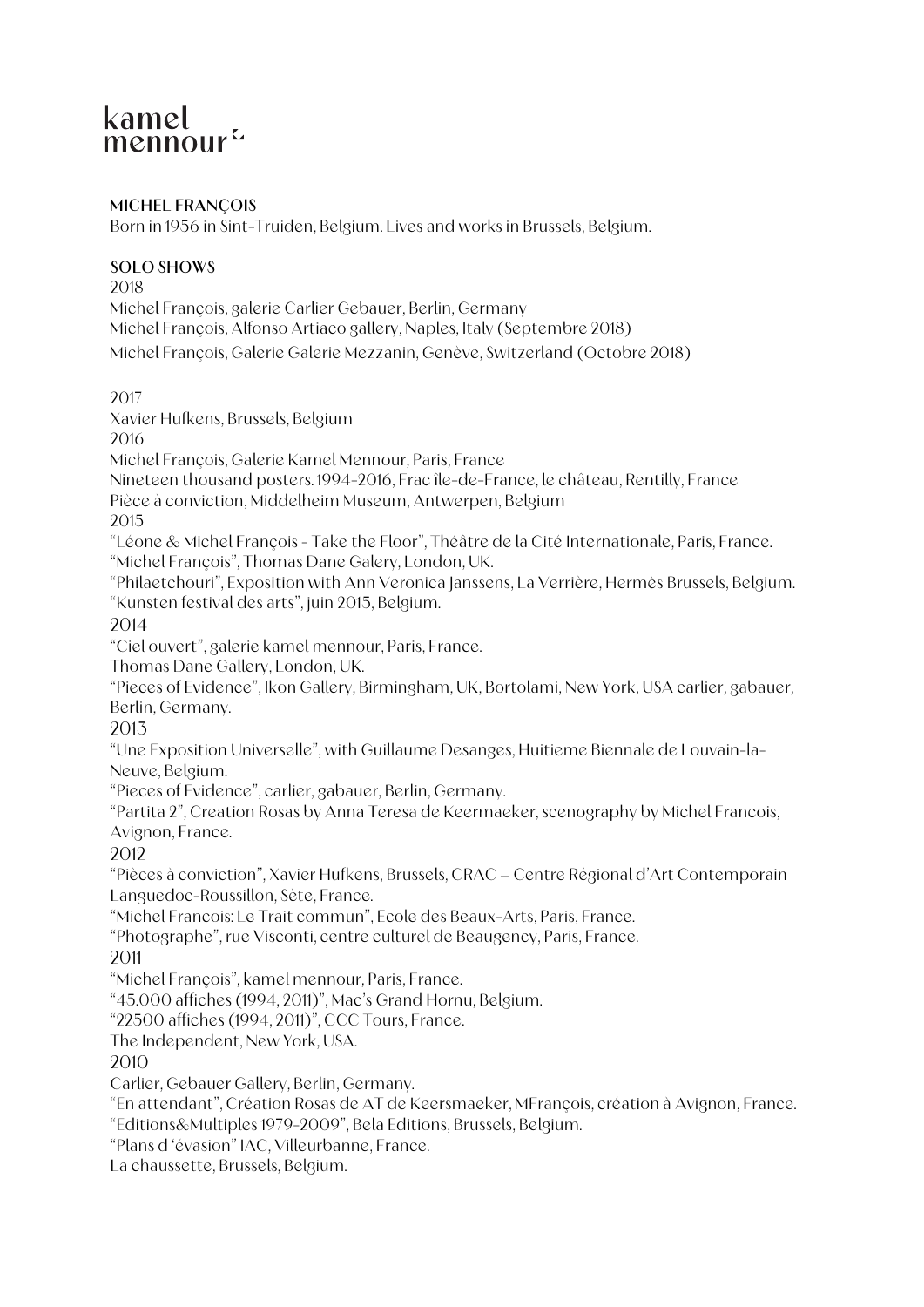"Walk, Talk chalk", Création Compagnie Pierre Droulers, Kunst festival des arts, Brussels, Belgium.

"Collisions" collaboration, compagnie Isabella Soupart, Halles de Schaerbeek, Brussels, Belgium. Bortolami Gallery, New York, USA.

"Faux Jumeaux", Projet curatorial, SMAK Gent, Belgium.

2009

"Plans d'évasion", SMAK, Ghent, Belgium.

"The Song", Création Rosas de AT de Keermaeker, AV Janssens et MFrançois, Théâtre de la ville, Paris, France.

"La Ricarda", Macba, Barcelona, Spain.

"Hespérides I", Musée Cantonal des Beaux-Arts, Lausanne, Switzerland.

Galerie Xavier Hufkens, Brussels, Belgium.

Galleria Sales, Rome, Italy.

2008

"40 cartazes em exposiçao 1994, 2008" (with Richard Venlet), Gulbenkian Museum, Lisbon, Portugal.

"Domestic", Thomas Dane Gallery, London, UK.

"Golden Cage", Art Unlimited, Art Basel, Basel, Switzerland.

"Domestic", MC kunst, Los Angeles, USA.

Gallery Bortolami, New York, USA.

2007

"Editions and Multiples, 1979–2007", Lumen Travo Gallery, Amsterdam, Netherlands. 2006

"Theater of operations", Bortolami-Dayan, New York, USA.

"Instant gratification", Art Unlimited, (Carlier, Gebauer-Hufkens) Basel - La Ricarda, (movie design and selection of invited artists), Basel, Switzerland.

"Lieux dits", commande publique mission tramway, Lormont, Bordeaux, France.

"Mur à l'emporte-pièce", commande pour l'école Van Artevelde, projet Blinde Muren, Ghent, Belgium.

"Scultpure show", Carlier, Gebauer gallery, Berlin, Germany.

2005

"Théâtre des opérations", with Richard Venlet, Frac Haute-Normandie, France.

"Théâtre des opérations", with Richard Venlet, Frac Aquitaine, France.

Galerie Xavier Hufkens, Brussels, Belgium.

"35 posters on display", with Richard Venlet, CCStrombeek, Belgium.

"Théâtre des opérations", with Emilio Lopez-Menchero, Maison de la culture d'Amiens, France. 2004

"Théâtre des opérations", Centre photographique Ile de France, Pontault-Combault, France.

"Déjà vu", Domaine de Kerguéhennec, Bignan, France.

"Déjà vu", De Pont, Tilburg, Netherlands.

"Psycho jardin", Art Unlimited, Art Basel, Basel, Switzerland.

"Mini expo", Lycée Boris Vian, Coudekerque, France.

"Déjà vu", Galerie Carlier, Gebauer, Berlin, Germany.

"Théâtre des opérations", Art Pace, San Antonio, USA.

2003

"Déjà vu", Espace Vox, Montréal, Canada.

"Déjà vu", CCA Kitakyushu, Japan.

"Hallu", Lumen Travo, Amsterdam, Netherlands.

"Westfälischer Kunstverein", Münster, Germany.

2002

"Autoportrait contre-nature", Carlier, Gebauer Gallery, Berlin, Germany.

"Senzatitolo", with François Curlet, Carlier, Gebauer Gallery, Berlin, Germany.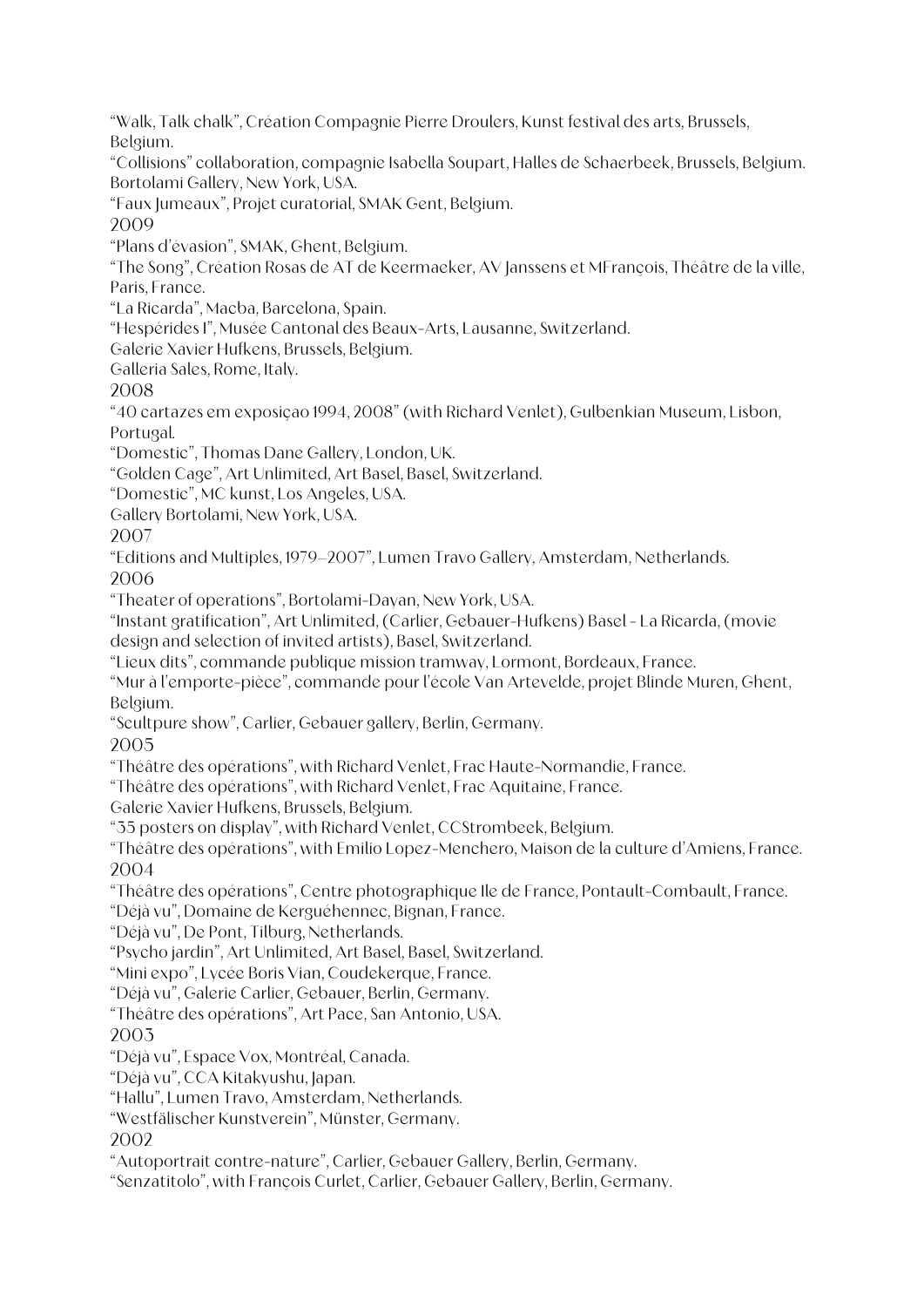"Salon intermédiaire", Centre George Pompidou, Paris, France.

"680.000 Bailleurs", Centre de la photographie, Geneva, Switzerland.

"Editions, rétrospective", Librairie Florence Loewy, Paris, France.

"Photoshow", Ursula-Blickle-Stiftung, Kraichtal, Germany.

"Michel François. Dessins-Multiples", CIAP, Hasselt, Belgium.

2001

"Autoportait contre nature", Argos, Brussels, Belgium.

"Psycho jardin", Fondation Miro, Barcelona, Spain.

"Ensemble", with Meshac Gaba, Lumen Travo Gallery, Amsterdam, Netherlands.

"Sur-le-champ", le BLAC, Brussels, Belgium.

Curt Marcus Gallery, New York, USA.

2000

"La plante en nous", Kunsthalle, Berne, Switzerland.

"Bildseiten in der Berner Zeitung", Pages of images in the newspaper Berner Zeitung, Berne, Switzerland.

"La plante en nous", Haus der Kunst, Munich, Germany.

1999

"Horror vacui, Belgian Pavillion", with Ann Veronica Janssens, 48th Venice Biennial, Venice, Italy. "L'Exposition, la boutique et le bureau", Palais des Beaux-Arts, Charleroi, Belgium.

"Un centre culturel mis sens dessus dessous", Cultureel Centrum St Truiden, Belgium.

"Bureau augmenté", Galerie Jennifer Flay, Paris, France.

"Arco", Madrid (Gebauer Gallery, Berlin), Spain.

1998

"Hyperspace", Brussels, Belgium.

"A flux tendu", Moulin albigeois, Cimaise et Portique, Albi, France.

"Bureau augmenté", Gebauer Gallery, Berlin, Germany.

1997

"Affichage Urbain", Cimaise et Portique, Albi, France.

"Project with patients of the Detention Clinic TBS De Kijvelanden", Rotterdam, Netherlands.

"Engrais, Orties et Pissenlits", Witte De With, Rotterdam, Netherlands.

"Engrais, Orties et Pissenlits", Tecla Sala, Barcelona, Spain.

"Urban placarding", Liège, Belgrade, Tatihou, with Espace 251 Nord, Belgium.

1996

Curt Marcus Gallery, New York, USA.

"Affichage Urbain", EDA, Dunkerque, France.

"Le monde et les bras, une résidence terrestre", FRAC Limousin, Limoges, France.

Lumen Travo Gallery, Amsterdam, Netherlands.

"Istanbul Biennial", Istanbul, Turquie.

1995

Galerie Marie-Puck Broodthaers, Brussels, Belgium.

Galerie Ursula Walbröl, Düsseldorf.

Galerie Jennifer Flay, Paris, France.

Ulrich Gebauer Gallery, Berlin, Germany.

1994

Curt Marcus Gallery, New York, USA.

"XXIInd São Paulo Biennial", São Paolo, Brasil.

1993

Gebauer Gallery, Berlin, Germany.

1992

Le Monde et les Bras, Palais des Beaux-Arts, Brussels, Belgium.

"Documenta IX", Kassel, Germany.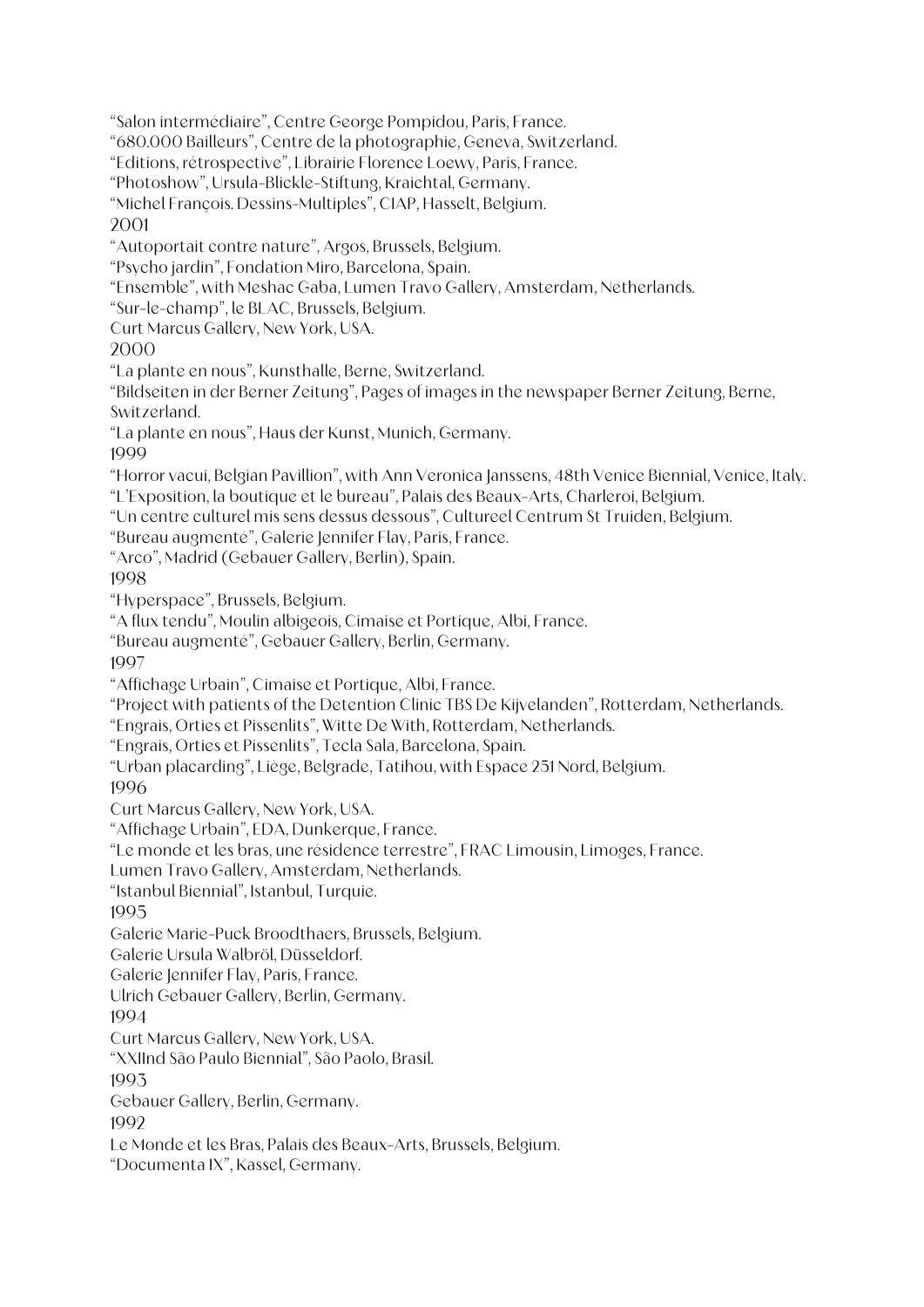1991

Lumen Travo Gallery, Amsterdam, Netherlands. "Le Monde et les Bras", Vereniging voor het Museum van Hedendaagse Kunst, Ghent, Belgium. 1990 Galerie Michel Vidal, Paris, France. Galerie des Beaux-Arts, Brussels, Belgium. 1989 Galerie Camille Von Scholz, Brussels, Belgium. "Het Latijnse noorden in vier scènes", Espace 251 Nord, Provinciaal Museum, Hasselt, Belgium. 1988 "Etat des choses", Vereniging voor het Museum van Hedendaagse Kunst, Ghent, Belgium. Galerie Christine & Isy Brachot, Brussels, Belgium. Musée d'Art Moderne, Brussels, Belgium. 1987 "Belgica", Galeria La Planita, Rome, Italy. 1986 "Michel François", Zeno X Gallery, Antwerp, Belgium. 1984 "Michel François", Zeno X Gallery, Antwerp, Belgium. 1983 "Araignées", Fondation pour la tapisserie, Tournai, Belgium. 1980 "Appartement à louer", Galerie ERG, Brussels, Belgium.

# **GROUP SHOWS**

# 2018

« Pavillon de l'art », Firstsite, Colchester, UK

« B-SIDES », Saloon, Bruxelles, Belgium

« Mask », galerie Kamel Mennour, Londres, UK

« Floating World in Iraq », The Ruya Foundation, Baghdad, Irak

« La Tempête », CENTRE RÉGIONAL D'ART CONTEMPORAIN OCCITANIE, Sète, France

« EX.PDF : exposer les écritures exposées », Centre d'Art Contemporain de Nîmes, France

La collection BIC, CENTQUATRE-PARIS, France

« Detached Involvement », Garage Rotterdam, The Nederlands

« Salle des pas-perdus », Michel François et Richard Venlet, DOC, Paris, France

NAP curated by Joost Declerq, galerie Andriesse Eyck, Amsterdam, The Nederlands

« Particules », l'Atelier, Nantes, France, dans le cadre du Voyage à Nantes

2017

Résurgences, Espace 251 Nord, Liège, Belgium

Celebrations, Sofie Van de Velde, Antwerp, Belgium

Ecce Homo. Behold, the man, Antwerp, Belgium

Private Choices, Centrale for Contemporary Art, Brussels, Belgium

De verzakelijking van het ondoorgrondelijke, 37PK, Haarlem, The Netherlands

ReView, De Pont at 25, De Pont Museum, Tilburg, The Netherlands

Le divan des murmures - Une analyse de la collection du FRAC Auvergne et du FRAC Rhône-

Alpes, FRAC Auvergne, Clermont-Ferrand, France

La Tempête, Group show curated by Hughes Reip, CRAC CENTRE RÉGIONAL D'ART

CONTEMPORAIN OCCITANIE, Sète, France

« Le divan des murmures », FRAC Auvergne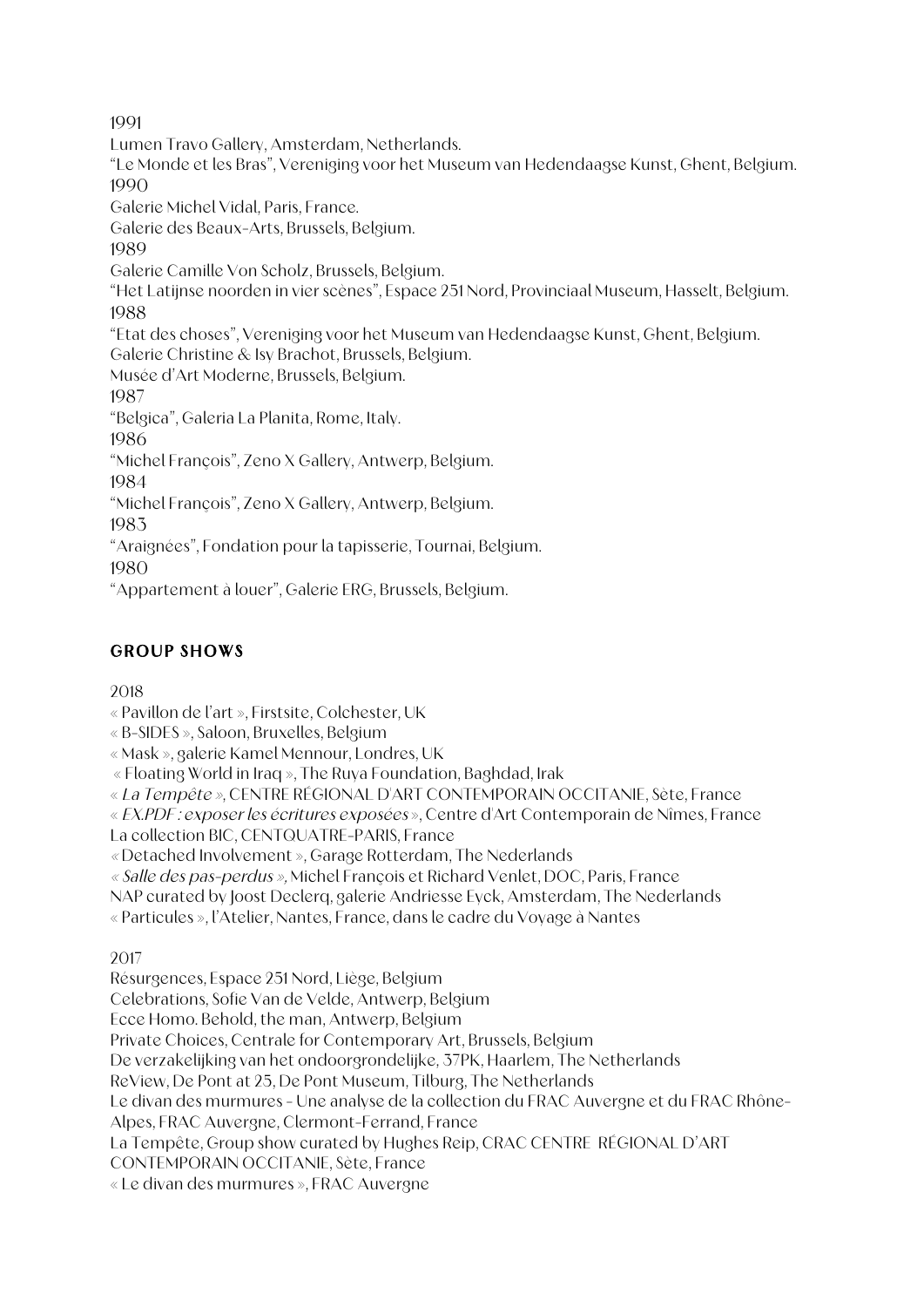" Michel François, Harold Ancart, Gabriel Kuri", La Comète, Liège, Belgium.

SUPERDEMOCRATIE, A proposal of BOZAR (Brussels), BPS22 (Charleroi) and M HKA (Antwerp), Senate of Belgium, Brussels, Belgium

Le spectre du surréalisme, une exposition du 40e anniversaire du Centre Pompidou, Les Rencontres de la Photographie, Arles, France

Le son entre, Frac Nord-Pas de Calais, Dunkerque, France

Harold Ancart - Michel François - Gabriel Kuri, curated by Laurent Jacob, La Comète, Liège, Belgium

Posters, Frac Normandie Rouen, Sotteville-lès-Rouen, France

In the Meantime, Voorlinden, Wassenaar, The Netherlands

The Absent Museum, WIELS, Brussels, Belgium

The Extended Moment, Carlier Gebauer, Berlin, Germany

Listening to transparency, Shanghai Minsheng Art Museum, Shanghai, China

Jardin infini. De Giverny à l'Amazonie, Centre-Pompidou-Metz, France

Galerie R-2, Paris, France

Refaire surface, project by Valérie Jouve, Suspended Spaces and Jackie Ruth Meyer, Centre d'art Le Lait, Albi, France

Oh les beaux jours, curated by Angel Vergara and Joël Benzakin, Centre culturel d'Ottignies-Louvain-la-Neuve, Belgium

#### 2016

"Panorama", BPS22, Charleroi, Belgium.

"From Here To Eternity", La Maison Particulière, Brussels, Belgium.

"Sound Transparences", curated by James Giroudon, Total Museum Contemporary Art, Séoul, South Korea.

"Images et Mots depuis Magritte", curated by Michel Baudson, centre Wallonie-Brussels, Paris, France.

"Tierra Vaga", Michel Francois & Harold Hancart, Fondation casa Wabi, Puerto Escondido, Mexico.

"Daniel Buren, Une Fresque", Group show curated By Joel Benzakin and Daniel Buren, BOZAR, Brussels, Belgium.

Incorporated!, 5e édition des Ateliers de Rennes - Biennale d'Art Contemporain, Rennes, France

Images et Mots depuis Magritte, Centre Wallonie-Bruxelles, Paris, France Bortolami, New York, NY, USA

Comme si de rien n'était, Museum van Buuren, Brussels, Belgium

Le grand large @ Liege.be, rive droite/rive gauche, Galerie 4 , Liège, Belgium

not really really, Frédéric de Goldschmidt Collection, Brussels, Belgium

Caméra(auto)contrôle, Centre de la photographie, Geneva, Switzerland

A History. Contemporary Art from the Centre Pompidou, Haus der Kunst, Munich, Germany

Mind Fabric, Institut de Carton vzw, Avenue de Jette, Brussels, Belgium

TELE-Gen. The language of television as reflected in art 1964–2015, Kunstmuseum Liechtenstein, Vaduz, Liechtenstein

The Importance of Being..., Museum of Contemporary Art of Sao Paulo, Sao Paulo, Brazil Naturally obscure, Centre d'art contemporain Passerelle, Brest, France

# 2015

Where the Day Begins, LaM, Villeneuve d'Ascq, France

POM' PO PON PO PON PON POM POM, Middelheim Museum, Antwerp, Belgium

"Le grand large, territoire de la pensée", curated by B. Robbe and D. Dutrieux, Mons, Belgium. "Domaine du Muy, parc de sculptures", Group show curated by S.Lamunière, Le Muy, France.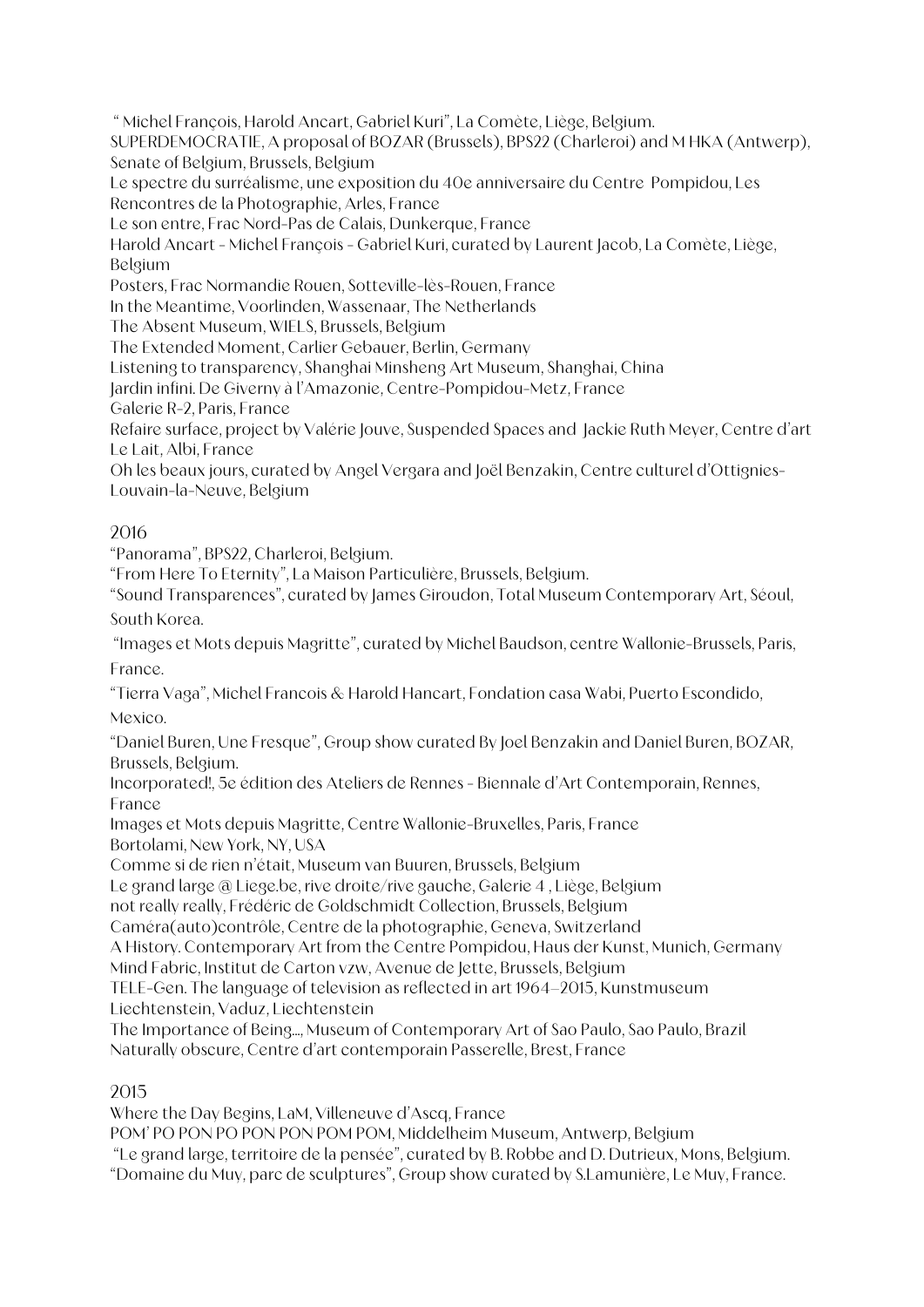"Les mains libres", Group show curated by L.Jacob, La Comète, Liège, Belgium.

"Accidental Colors", Group show curated by Maud Salembier, BIN, Turnhout, Belgium.

"Nel Mezzo del Mezzo", Group show, curated by C. Macel, B.Mari and M. Bazzini, Museo Riso, Palermo, Italy.

"Clouds", Group show, curated by M. Moutashar, Château du Rœulx, Belgium.

"Roc", curated by Hugues Reip, galerie du Jour Agnès B., Paris, France.

"The Importance of Being...", touring : Museo Nacional de Bellas Artes, La Habana, Cuba, Museo de Arte Contemporáneo, Buenos Aires, Argentina, Museu de Arte Moderna, Rio de Janeiro, Brasil.

"Théâtre, plan d'évasion", performance théâtrale, Collaboration Léone Francois, Michel Francois, Guillaume Désanges, Production Kunstenfestivaldesarts, KVS, Brussels, Belgium. 2014

Lux,

Le Fresnoy (Studio National des Arts Contemporains), Tourcoing, France

"Lucky Strike", la Tôlerie, Clermont-Ferrand, France.

"Arpenter", IAC, Villeurbanne, France.

"Pixels of paradise", BIP 2014, Liège, France.

"L'image suivante", Mac's, Grand Hornu, Belgium.

"A Story of Absence", Bibliothèque de la Banque nationale, Brussels, Belgium.

"Collection à l'étude à Villeurbanne, Expériences de l'œuvre proposé par le Laboratoire espace cerveau", Lyon IAC, France.

"Gogolf, echelle 1 : Playtime", Biennale de Rennes, France.

"Une histoire, art, architecture et design, des années 80 à aujourd'hui", Centre Pompidou, Paris, France.

"De vierkantiggste Rechhoek", Kunstal in Amersfoort, Netherlands.

"Flying Black Cow Utopia Club", galerie du Dourven, Trédrez-Locquémeau, France.

"Green Art 2014 augmented reality", Biennale de sculpture, Namur, Belgium.

"Museum to scale 1, 7", Musée royal des Beaux-Arts de Belgium., Brussels, Belgium.

"Narcisse, l'image dans l'onde", Fondation France.Schneider, Wattwiller, France.

2013

"My Crippled Friend", Columbus College of Art and Design, Ohio, USA.

"The Probably that Nothing Will Happen", carlier gebauer, Berlin, Germany.

"I Open My Eyes and You're There", Mudam Collection, Luxembourg.

"Images Like Birds", Beautiful Wasteland in May, Marseille, France.

"Imminent Sounds – Falls and crossings", Taipei Fine Art Museum, Taiwan.

"All this here, tout est lá", Pavillon du carré Baudouin, Paris, France.

"Play and Replay", Photgraphy Biennial, Mulhouse, France.

"With influences", Maison Rouge, Paris, France.

"Views from above", Centre Pompidou-Metz, Metz, France.

"Artzuid 2013", Amsterdam, Netherlands.

"Gestures of thought", The Canopy Hermes Foundation, Brussels, Belgium.

"Turbulence II", Boghossian Foundation, Brussels, Belgium.

# 2012

"Everyday Abstract – Abstract Everyday", curated by Matthew Higgs, James Cohan Gallery, New York, USA.

"Lux Perpetua", kamel mennour Galerie, Paris, France.

"Images and words from Magritte", Namoc, Beijing, China.

"La voce delle immagini, lyrics images, voice of images", Palazzo Grassi, Venice, Italy.

"Along the way, the center of the engraving and the image printed", La Louviere, Belgium.

"Rooms to share VI: Paths poetic, political trajectories", La Reserve, Paris, France.

"brussels days arts", gallery Xavier Hufkens, Brussels, Belgium.

"Almost Work", Blancpain Contemporary Art, Geneva, Switzerland.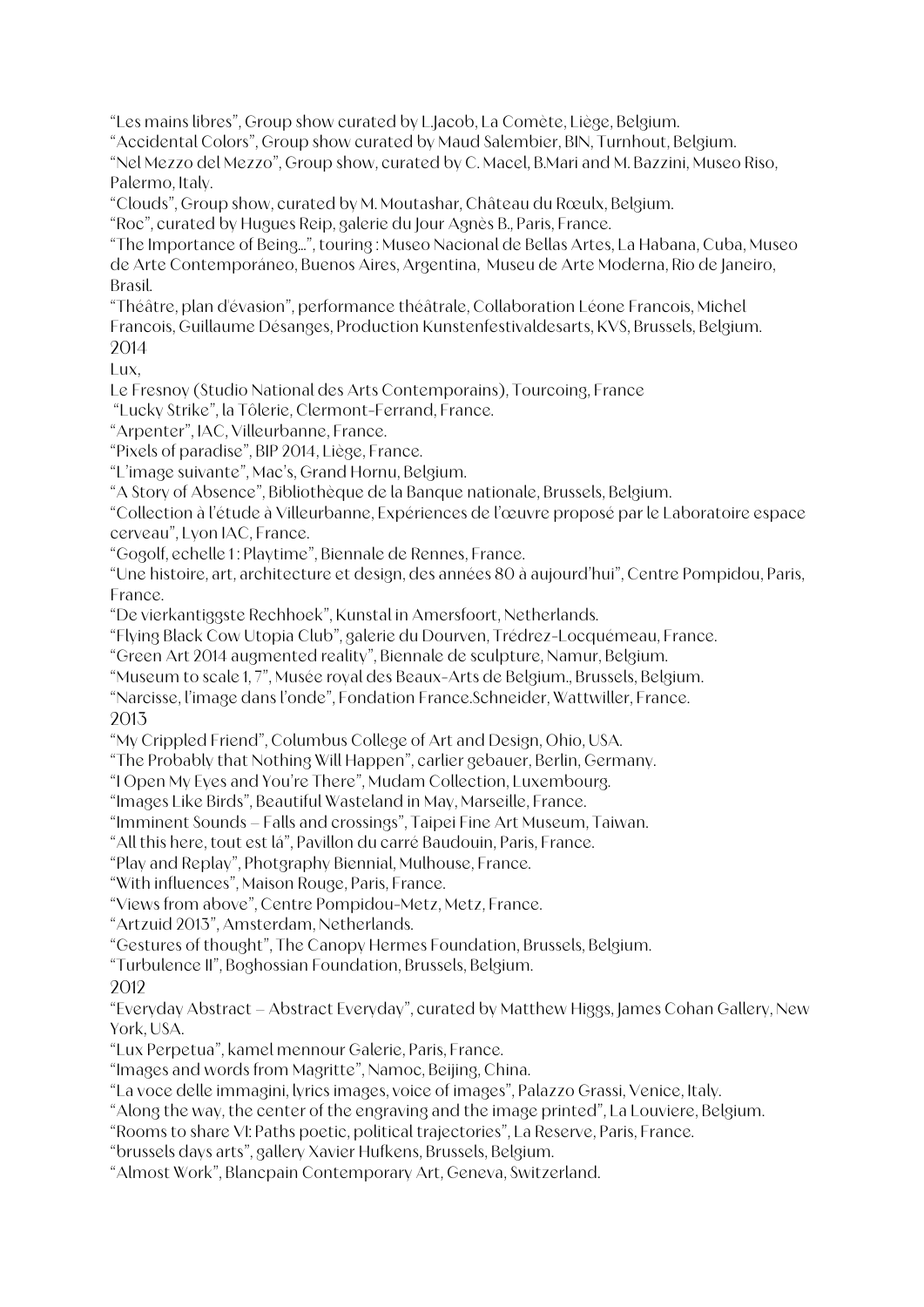"Many hands …", Beaux Arts de Lyon, France. "Dimensions Variable", IAC Lyon, France. "From Menocchio, we know a lot", Bétonsalon, Paris, France. "The Post Show", Galerie Carlier, Gebauer, Berlin, Germany. "Flower castle", 1 Keukenhof, Lisse, Netherlands. "Traces", Ianchelevici Museum, La Louviere, Belgium. "Selección del archivo Eating Impresos", Limac, Madrid, Spain. "Pop-Pup", Museum of Ixelles, Brussels, Belgium. 2011 "Les mille rêves de Stellavista", Crac synagogue de Delme, France. "Erre, variations labyrinthiques", centre Pompidou-Metz, France. "Sculpture is three-dimensional artwork created by shaping or combining hard materials" J. König, Berlin, Germany. "Everything You Can Imagine Is Real…" Galerie Hufkens, Brussels, Belgium. "Open frame", Crac de Sète, France. "invocations of the blank page", Antwerpen, Belgium. "Légèreté", Maison particulière, Brussels, Belgium. 2010 "prospective XXI siècle", Frac Ile de France., le Plateau, Paris, France. "Syndrome de Peter pan", espace Louis Vuiton, Paris, France. "ABC-Art Belge Contemporain", Le Fresnoy, Tourcoing, France. "Le printemps de Septembre",Toulouse, France. "Re-dressinge", New York, USA. "Brussels Art Days", Galerie Hufkens, Belgium. "La Sombra del Habla" Collection MACBA - National Museum of Contemporary Art Korea, Gwacheon, South Korea. "Expérience Pommery 8", Reims, France. "Le décor à l'envers" La Filature, Mulhouse, France. BIP 2010 – Biennale internationale de la Photographie et des Arts visuels, Liège, Belgium. "Gogolf", Chapelle du Généteil, Château-Gontier, France. "Nieuwe monumen", Middelheimmuseum, Antwerp, Belgium. "Between the Sacred and the Profane", Ciap Hasselt, Belgium. "Parade", collection Frac ile de France., parc naturel de la haute vallée de Chevreuse, France. "Fabuleux Destin du Quotidien" MAC's, Grand Hornu, Belgium. "Double bind, Arrêtez d'essayer de me comprendre !" Villa Arson, Nice, France. Présentation de la collection permanente du Musée d'Art moderne et contemporain de Strasbourg, France. "La Ricarda" "Le studio", The NMAC, National Museum of Contemporary Art of Korea, Gwacheon, South Korea. 2009 "Printed Matter – Set 6 aus der Sammlung des Fotomuseum Winterthur", Fotomuseum

Winterthur, Winterthur, Switzerland.

"Double Object", Thomas Dane Gallery, London, UK.

"Autres Mesures", Centre photographique d'Ile-de-France., Pontault Combault, France.

"Sound of Music", Turner Contemporary, Margate, Kent, UK.

"Jeugdzonde. Over opus één en opus min één", Hedah, Maastricht, Netherlands.

"Old Masters, Modern & Contemporary Art", Galerie Marie-Puck Broodthaers, Brussels, Belgium.

"Un plan simple 1, 3 (Perspective)", Maison populaire – Centre d'art Mira Phalaina, Montreuil, France.

"Argos – Open Lounge", Villa Merkel Esslingen, Esslingen, Germany.

"Isomopolis", Etablissements d'en face, Brussels, Belgium.

"Apoteker Horror Picture Show", Maison Pelgrims, Brussels, Belgium.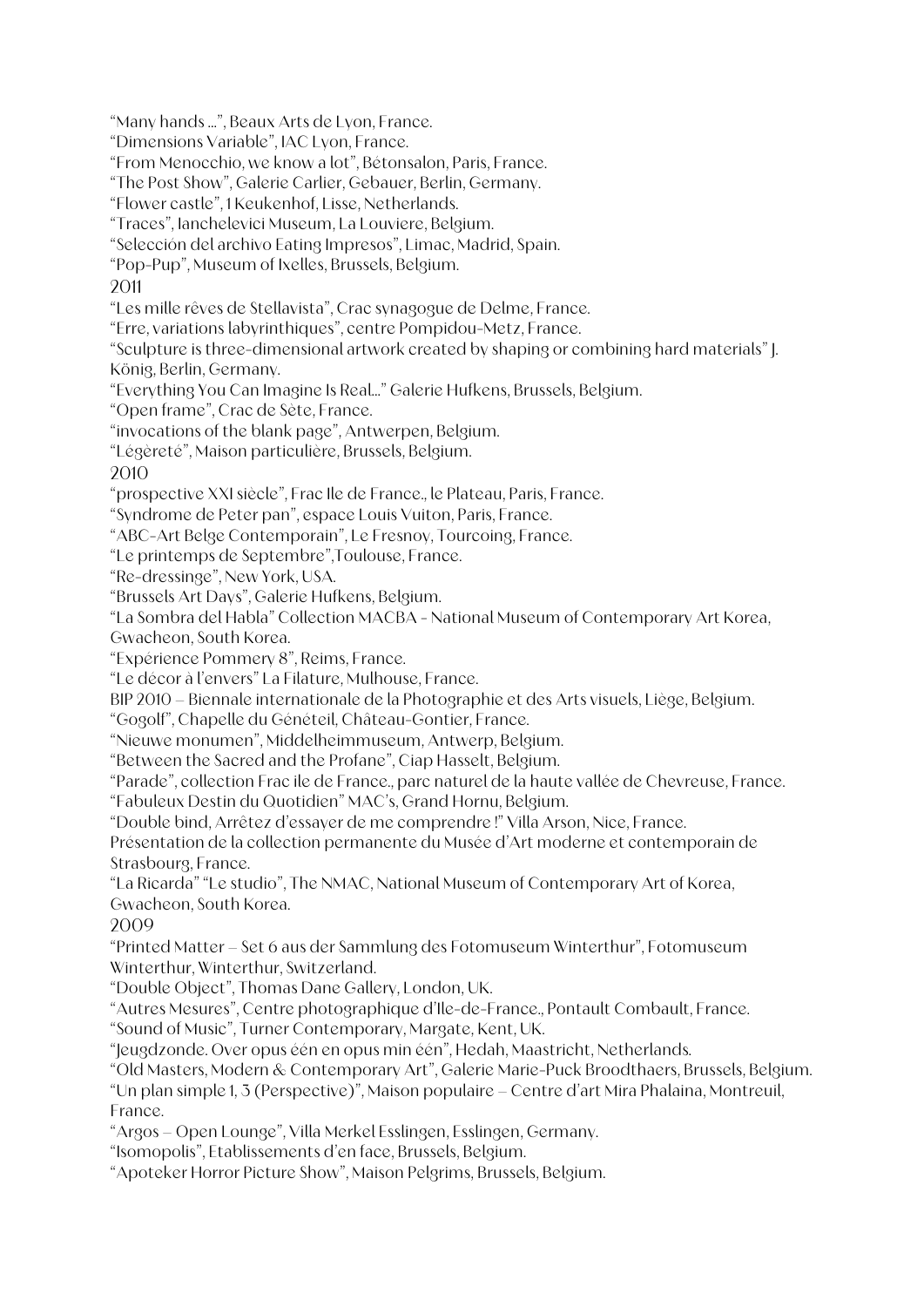"The Uncertainly Principle", Macba, Barcelona, Spain.

"Achtung Baby", Gemeentemuseum, Helmond, Netherlands.

"Mes Dalton", La Chapelle du Genêteil, Château-Gonthier, France. 2008

"Corpus Delicti", Palais de justice, Brussels, Belgium.

"Honorons Honoré", Cultuurcentrum, Mechelen, Belgium.

"La foule zéro-infini, Espace la Tolerie, Clermont-Ferrant, France.

"Grandeur" (Sonsbeek 08), Arnhem, Netherlands.

"Art Unlimited", Galeries Hufkens et Gebaeur, Basel, Switzerland.

"L'argent", Frac Ile de France., Le plateau, Paris, France.

"Casseur d'image", conference with Michel Assenmaker, centre Pompidou, Paris, France.

"Livres d'artistes", Musée Royal de Mariemont, Belgium.

"La Ricarda", Rencontre internationales Paris, Berlin, Madrid, Spain.

"Ce curieux pays curieux", Palais des Beaux Arts, Brussels, Belgium.

"P2P", Casino Luxembourg, forum d'art contemporain, Luxembourg.

"Les Environnementales", Jouy en Josas, Paris, France.

2007

"La Ricarda", IKOB, Eupen, Belgium.

"Sound of Music" (collection FRAC Nord Pas de Calais ), Broelmuseum, Courtrai, France.

"Who's got the Big Picture", Museum van Hedendaagse Kunst, Antwerp, Belgium.

"Passage du temps", Collection François Pinault, Tri Postal, Lille, France.

"Intocable" Patio Herreriano, Valladolid, France.

"La Ricarda", Bartolomi Gallery, New York, USA.

"La Ricarda", chapelle du Genêteil, Château Gontier, France.

"Who is there ?", Macedonian Museum of Contemporary Art of Thessaloniki, Greece.

"Verzameling Roger en Hilda Matthys-Colle" Museum Dhondt-Dhaenens, Deurle, Belgium.

"La Ricarda", Cultuurcentrum Mechelen, Belgium.

"L'empire du lieu", caves Pommery, Rheims, France.

"La Ricarda", studio II, Charleroi Danses - La raffinerie, Belgium.

"La Ricarda", Laboratoire artistique international du Tarn, Albi & Castre, France.

"Interaction", FRAC Provence–Alpes-Côte d'azur, France.

2006

"Sudden impact", Le plateau, Frac île de France., Paris, France.

"verglückt nochmal", Galerie Ute Parduhn, Düsseldorf, Germany.

"Happy end", Le Blac, Brussels, Belgium.

"25 years Zeno X", Galerie Zeno X, Antwerp, Belgium.

"Peintres de la vie moderne, Modern-life painters" - Donation - Caisse des Dépôts' photograph collection, Centre Pompidou, Paris, France.

"Anagramme", Mac's, Grand Hornu, Hornu, Belgium.

"Continuum Distorsion", participation à l'exposition de Noiret Thomé, Fri-Art, Fribourg, Switzerland.

"Intouchable, l'architecture de verre & l'idéal transparence", Villa Arson, Nice, France.

"My home is my castle", Dexia Banque, galerie l'indépendance, Luxembourg.

"Images Publiques", Triennale d'art public, 251 nord, Liège, Belgium.

"Extiem", Poëziezomer Watou 2006, Watou, Belgium.

2005

"Lotissement de cimaises", Villa Arson, Nice, France.

"Open ended", Gallery Thomas Dane, London, UK.

"Faire Signe, la Criée", centre d'art contemporain, Rennes, France.

"Le jeune, le vivace, le bel aujourd'hui (épisode 3, 3)", Maison Populaire de Montreuil, France.

"a guest+ a host = a ghost", Hedge House, Limburg, Germany.

"Œuvres politiques et politiques de l'œuvre", Institut Français de Casablanca, Morocco.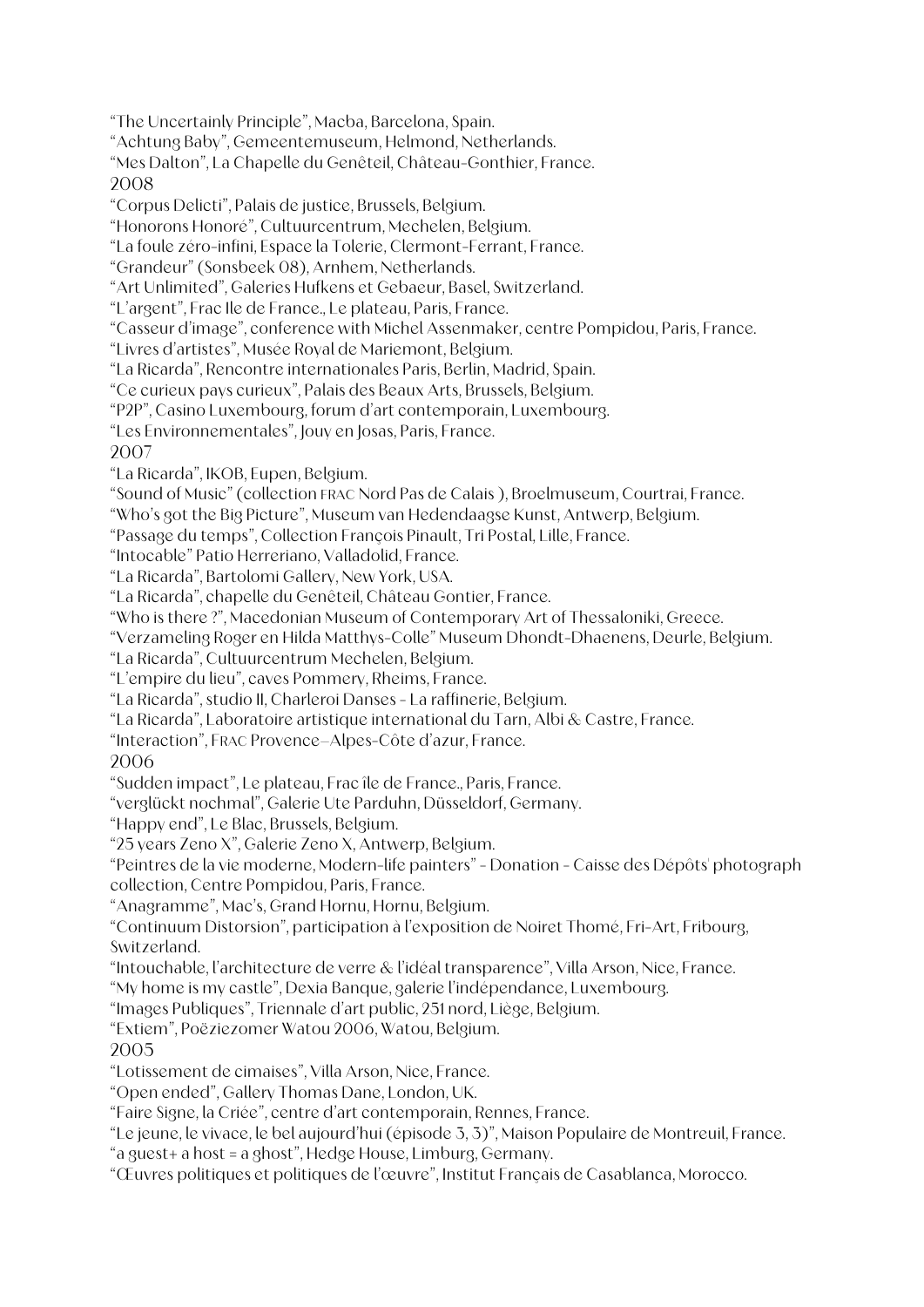"Le jeune, le vivace, le bel aujourd'hui (épisode 2, 3)", Maison Populaire de Montreuil, France. "Voisins officiels", Musée d'Art Moderne de Lille, France. "Belgique. Visionnaire", Palais des Beaux Arts, Brussels, Belgium. "Le jeune, le vivace et le bel aujourd'hui (épisode 1, 3)", Maison Populaire de Montreuil, France. 2004 "Aan de hand van Gagarin", collectiepresentatie X, Muhka, Antwerp, Belgium. "Ralentir vite", le Plateau, FRAC Ile de France., Paris, France. "Figures de l'acteur", Jeu de Paume, hôtel de Sully, Paris, France. "As A house that moves", Fri-Art, Fribourg, Switzerland. "Ipermercati dell'arte", Santa Maria della Scala, Sienna, Italy. "L'ombre du temps", Jeu de Paume, Paris, France. "Eblouissement", Jeu de Paume, Paris, France. "Les Afriques", Espace 251 Nord – Lille, France. "Amicalement vôtre", Tourcoing, France. "You said erotic", Marijke Schreurs, Brussels, Belgium. "Storage", l'entrepôt du musée, Collection de la province du Hainaut, Charleroi, Belgium. 2003 "Outlook, international Art Exibition" Athens, Greece. "As a house that moves", Kunstalle de Fribourg, Switzerland. "Wiels !", Centre des Arts Contemporains, Brussels, Belgium. "Storage and display", Programa Art Center, Mexico, Mexico. "Plasticiens en mouvement", De Markten, Brussels, Belgium. "Particules élémentaires", Atelier 340 Muséum, Brussels, Belgium. "Coconutour", CRAC de Sète, Sète, France. "Le colloque des chiens", Centre Wallonie-Brussels, Paris, France. "Tattoo", exhibition Artwalk Amsterdam, Netherlands. "Dessins, La lettre volée", Brussels, Belgium. "Gelijk het leven is", S.M.A.K, Ghent, Belgium. "Fables d'identité", CNP, Paris, France. "Stop & Go", Frac Nord pas de Calais, Dunkerque, France. "Le paysage vu de profil", Les chiroux, Liège, Belgium. Kuntsammlung IKOB, Eupen, Belgium. Collection de la communauté française de Belgique, Eupen, Belgium. 2002 "Nature Humaine", Les Brasseurs, Liège, Belgium. "Vivement 2002", Mamco, Geneva, Switzerland. "Recent Video from Belgium", Philadelphia Museum of Art, Philadelphia, USA. "100 ans de la ligue des droits de l'homme", Palais de justice, Brussels, Belgium. "Sunday Afternoon", 303 Gallery, New York, USA. "Multiples", Galerie Art&Com, Brussels, Belgium. "L'herbier et les nuages", Mac's, Grand-Hornu, Hornu, Belgium. "Octopus", Bruges, Belgium. "Self, In material conscience", Fondazione Sandretto Re Rebaudengo, Turin, Italy. 2001 "Locus Focus", Somsbeek, Arnhem, Netherlands. "Atelier", Dexia, Brussels, Belgium. "Instabilités", Institut St. Luc, Brussels, Belgium. "Milano Europa 2001", Pallazzo della Triennale, Milan, Italy. "Azerty", Centre Pompidou, Paris, France. "Voici", Palais des Beaux Arts, Brussels, Belgium. "Soyez Réalistes, Demandez l'Impossible", Galerie Jennifer Flay, Paris, France. "Le mois de la photo", Montreal, Canada.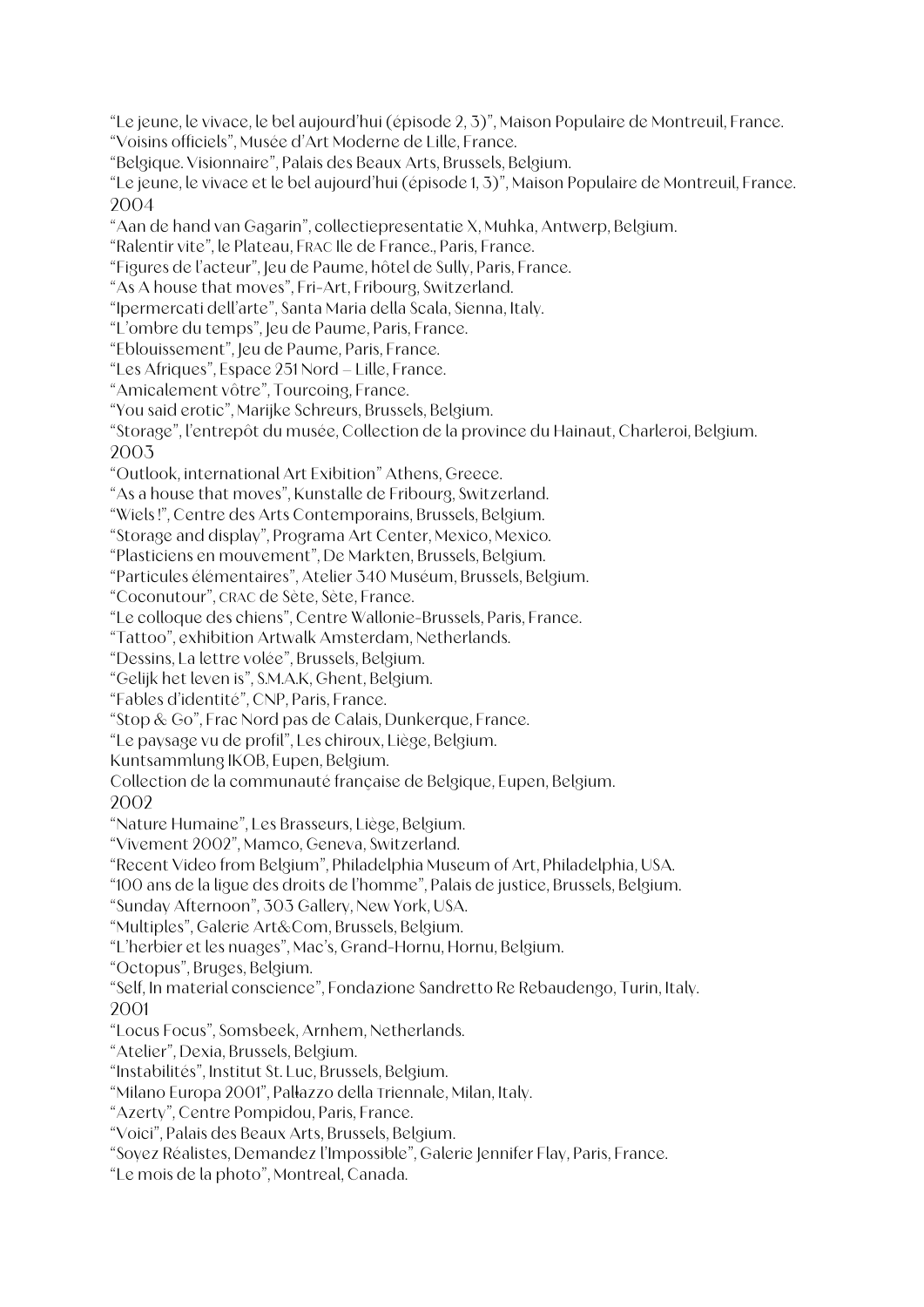"Das versprechen der Fotografie", Kunsthalle Frankfurt, Germany. "La trahison des images", Venice Biennale, Venice, Italy. 2000 "Biennale de Louvain la Neuve", Louvain La Neuve, Belgium. MA collaboration à la scénographie du chorégraphe Pierre Droulers. "Leaving the Island", First Biennial of Pusan, South Korea. "The Box Project", Museum of installation, London, UK. "Kinder Spel", Dorpscafé Waarschoot, Belgium. "Affichage urbain et distribution d'affiches", Brussels, Belgium. "Small Stuff 2", H. Teirlinckshuis, Beersel, Belgium. "The Rain Project", Bamako, Mali. "Continent", Brussels, Belgium. "Une autre dimension", Hyper Space, Brussels, Belgium. "Musée en oeuvre(s)", collection de la province du Hainaut, Belgium. "Les chantiers du musée", Mac's, Grand Hornu, Hornu, Belgium. "Pièces à conviction", Espace 251 Nord, Liège, Belgium. "World Wild Flags", Liège, Belgium. "les premiers les derniers", Centre Wallonie Bruxelles, Paris, France. "Printemps de Cahors", Cahors, France. "Un chant d'étoiles", Théâtre de la Monnaie, Brussels, Belgium. "3 Räume – 3 Flüsse", Hann. Münden, Germany. "Œuvres de tous poils", Galerie Papillon, Paris, France. "Soldes Monstres", Galerie Aline Vidal, Paris, France. "Affichage Urbain", CHU Sart Tilman, Liège, Belgium. "Box Project", Museum of installation, London, UK. "Body Beautiful", Galerie Jennifer Flay, Paris, France. 1999 "Biennale d'architecture" (with Erwan Maheo) Thalia Sall, Graz, Austria. "Homepiss", with Erik Frandsen and Luc Tuymans,Asbaek Gallery, Copenhagen, Denmark. "Laboratorium", Museum voor Fotografie, Antwerp, Belgium. "Held and let go", CCAC, Oakland, USA. "Trafique, affichage urbain", urban placarding, Ghent, Belgium. "Quatuor d'images", centre Wallonie-Brussels, Paris, France. "Acquisitions", Le Botanique, Brussels ; Musée d'art moderne, Liège, Belgium. "Jardin d'Eros", Tecla Sala, Barcelona, Spain. "Operatie Eenoog", Ruimte voor aanvallen van uiterste, Ghent, Belgium. "Smallstuff", H. Teirlinckhuis, Beersel ; Klagsburn Gallery, New York, USA. "Démarches", Louvain, Belgium. "Freizeit und Überleben", Gallery im Taxispalais, Innsbruck, Austria. 1998 "Ecoles liégeoises et spécialités belges", La boutique, Espace 251 Nord, Liège, Belgium. "Aanwinsten", Middelheim, Antwerp, Belgium. "Cet été-là", Centre régional d'art contemporain du Languedoc-Roussillon, Sète, France. "L'arbre qui cache la forêt", Musée d'Art moderne et d'art contemporain, Liège, Belgium. "(Id)entiteit", Muséum voor fotografie, Antwerp, Belgium. 1997 "Tapta", Musée Ixelles, Brussels, Machine à Eau, Mons ; Musée d'Art moderne et d'Art contemporain, Liège, Belgium. "Fishing for shapes", Kunstlerhaus Bethanien, Berlin, Germany. Curt Marcus gallery New York, USA. "L'empreinte", Centre Pompidou, Paris, France. "Beeld in park", affichage urbain, Brussels, Belgium.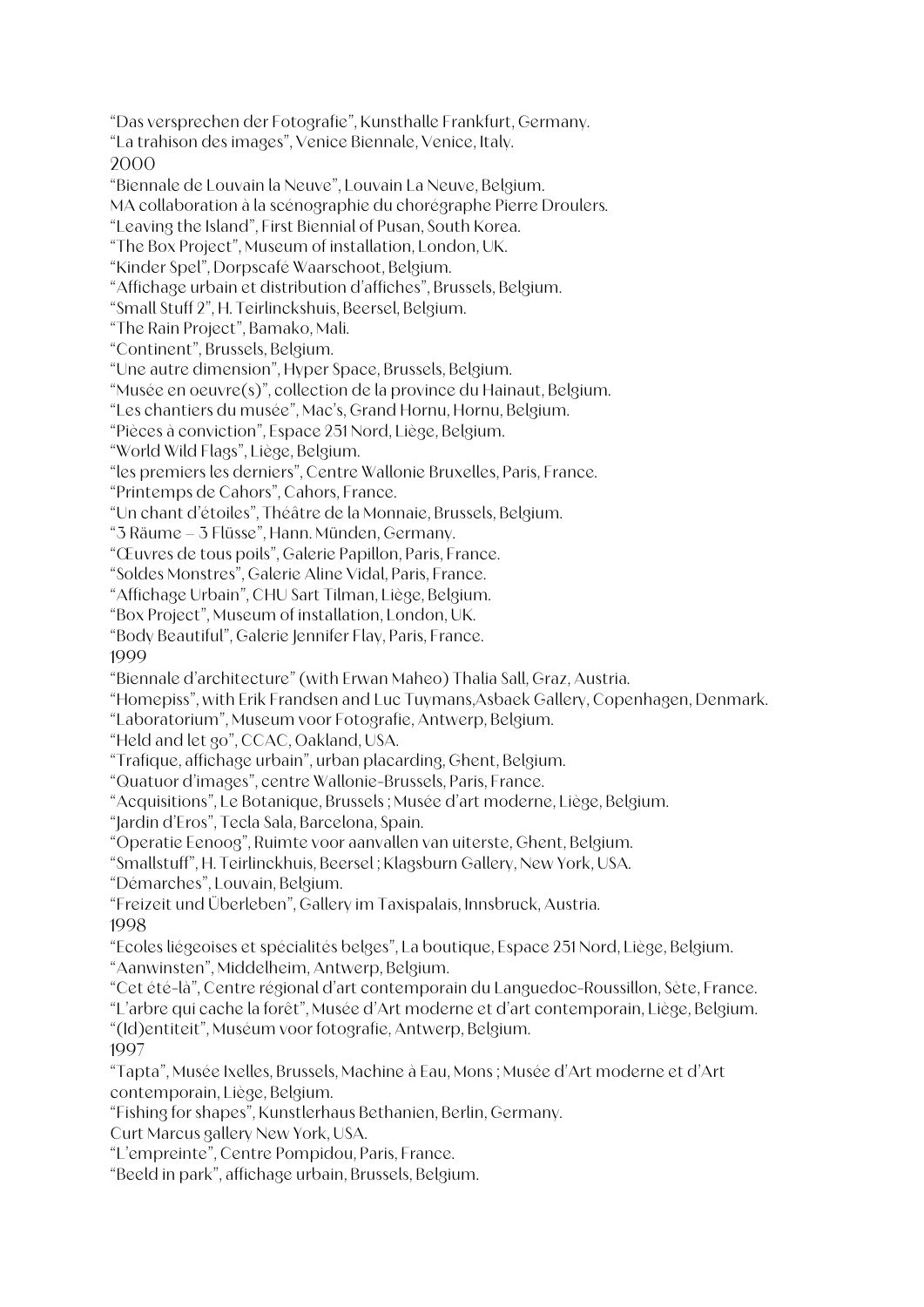"Flevoland gevoel", (one image published in several newspapers). "Skindeep", Galerie Jennifer Fay, Paris, France. "Densité", Domaine de Kerguéhennec, Bignan, France. "Who loves Brussels ?", Encore... Brussels, Brussels, Belgium. "Histoires d'image", U.E.O., Espace 251 Nord, Brussels, Belgium. 1996 "Fertile Ground", Sociaal Cultureel Centrum, 'T Eizenveld, Antwerp, Belgium. "Art & Nature - Element Feu", Espace 251 Nord, Liège, Belgium. "Prospect 96", Kunstverrein, Francfort, Germany. "Karl Blossfeld, Michel François", Galerie Rodolphe Janssen, Brussels, Belgium. "Wordt Vervolgd", Lumen Travo Gallery, Amsterdam, Netherlands. "Nach Weimar", Weimar Museum, Germany. Fortlaan Galerie, Ghent, Belgium. 1995 "Johannesburg Biennale", Johannesburg, South Africa. "La valise du célibataire", affichage urbain, Gare de Maastricht, Netherlands. "Belgïe", Belgische Haus, Cologne, Germany. "Westchor Ostportal", Marstall Gallery, Berlin, Germany. "Infections", Wolfslaar Park, Breda, Netherlands. "Photographies", Galerie Rodolphe Janssen, Brussels, Belgium. "Mountain-Fountain", scénographie pour le chorégraphe Pierre Droulers. "Sculpture as Object", Curt Marcus Gallery, New York, USA. "A night at the show", Fields, Zurich, Switzerland. "Belgio", ex. Lanificio Bona Carignano, Turin, Italy. "Chroniques new-yorkaises", agnès b., New York, USA. "Opname", Ignatlus Ziekenhuis, Breda, Netherlands. "Les yeux d'un monde", Espace 251 Nord, Liège, Belgium. "La tentation de l'image", Fondation Gulbenkian, Paris, France. Lumen Travo Gallery, Amsterdam, Netherlands. Beeld Buiten, Tielt, Belgium. 1994 "De Maat der Dingen", Helmond Museum, Helmond, Netherlands. Ecole des Beaux-Arts de Saint-Etienne, France. IK + De Ander, Amsterdam, Netherlands. "Beeld Beeld", Museum Van Hedendaagse Kunst, Ghent, Belgium. "A Mascara, A Muller, A Morte" Culturgest, Lisbon, Portugal. Art Hotel, Amsterdam, Netherlands. 1993 "L'Art en Belgique depuis 1980", Musée d'Art moderne, Brussels, Belgium. "Chambres d'hôtels", Quebec, Canada. "Acquisitions", Gent Museum, Ghent, Belgium. "Autoportraits contemporains", ELAC, Lyon, France. "L'objet théorique", Domaine de Kerguéhennec, Bignan, France. Lumen Travo Gallery, Amsterdam, Netherlands. Galerie Jennifer Flay, Paris, France. "Kunst in Zoersel", Zoersel, Belgium. Galerie Rodolphe Janssen, Brussels, Belgium. "Le jardin de la vierge", Ets. Old England, Espace Nord, Brussels, Belgium. "L'architecture de jardin au xxe siècle", (with A.V.Janssens) Fond pour l'Architecture, Brussels, Belgium. "Art in Belgium", Hong Kong, China. 1992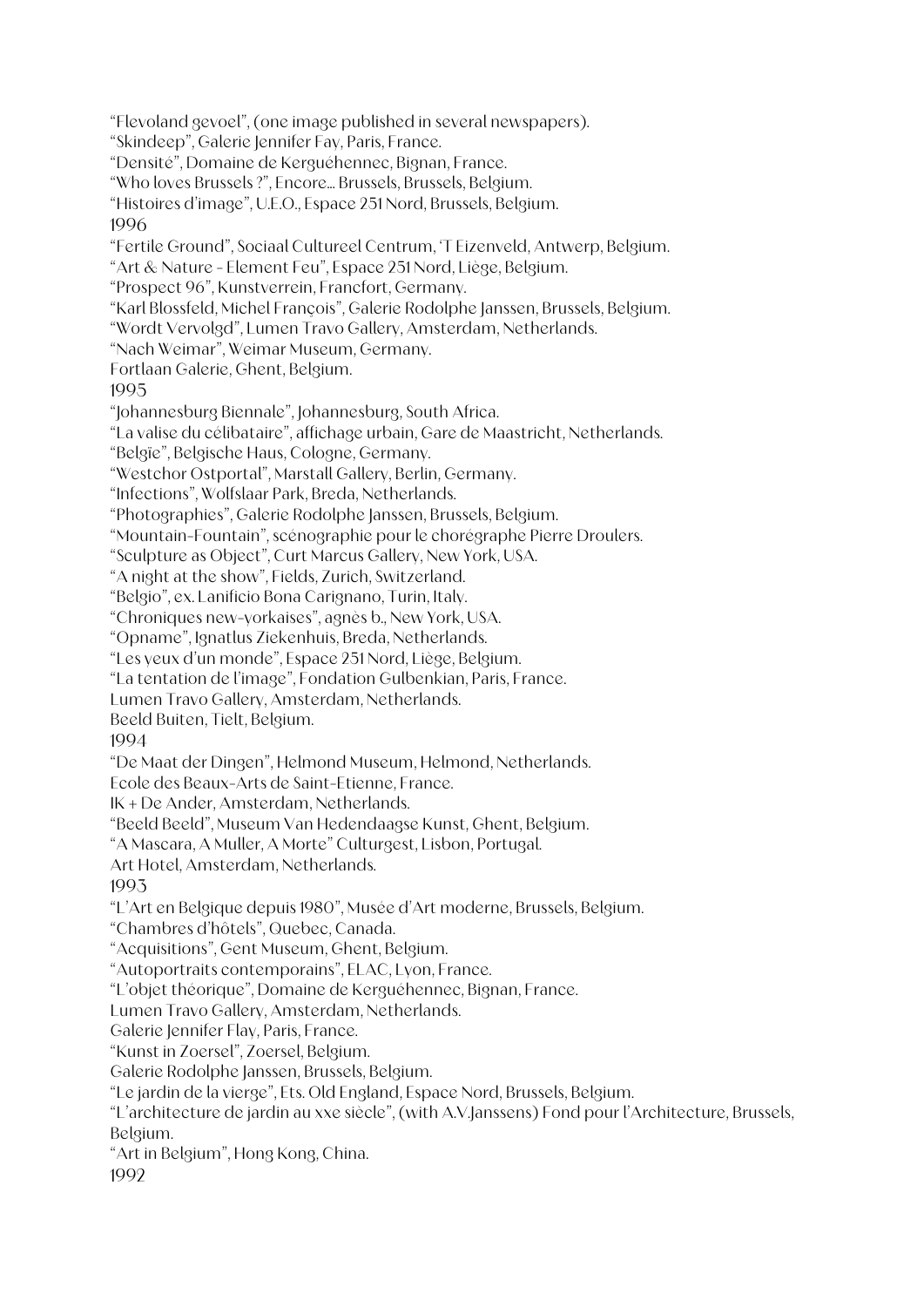"Belgien zu Gast", Galerie Schroder, Mönchengladbach, Germany.

"selectie Belgische Kunstenaars voor Dokumenta IX", Musée Dhondt Dhaenens, Deurle, Belgium.

Gebauer Gallery, Berlin, Germany.

"Arti en Amicitae", Amsterdam, Netherlands.

Espace 251 Nord, Liège, Belgium.

1991

"Les voies de la culture européenne", Narodna Gallery, Bratislava, Hôtel de ville, Brussels, Kunstwerke, Berlin, Germany.

"1951-1991 : Images d'une époque", Palais des Beaux-Arts, Brussels, Belgium.

"Un Détail immense", Palais des Beaux-Arts de Charleroi, Belgium.

"De collectie alsnoch", Provinciaal Museum, Hasselt, Belgium.

"Multiples", ed. Zeger Reijers, Rotterdam, Netherlands.

"Door de herhaling van de dromen naar de realiteit", galerie Grita Insarm, Vienna, Austria.

"Résonances contemporaines en Communauté française", Centre d'art contemporain, Brussels, Belgium.

"Basserode, Janssens, François, Vergara", Galerie des Beaux-Arts, Brussels, Belgium.

"Dynamiques contemporaines", Centre Wallonie-Brussels, Paris, France.

1990

"Le Merveilleux et la Périphérie, Eurégionale IV", Espace 251 Nord, Liège, Belgium. 1989

Galerie Michel Vidal, Paris, France.

"Incidents de parcours", Palais des Beaux-Arts, Brussels, Belgium.

"De Integrale", Atelier Steel, Bruges, Belgium.

"Anamnèse", Galerie Métropole, Brussels, Belgium.

"De Rozeboomkamer", Diepenheim, Netherlands.

"Transatlantique", Le Botanique, Brussels, Belgium.

1988

Zeno X Galerie, Antwerp, Belgium.

"5 artistes belges", Sala Amadis, Madrid, Spain.

"De collectie", Museum van Hedendaagse Kunst, Antwerp, Belgium.

"Belgicisme – Objet dard", Casa Frollo, Espace 251 Nord, Venice, Italy.

"De l'animal et du végétal", Van Reeckum Museum, Apeldoorn, Netherlands.

Galerie Adrien Maeght, Montrouge, France.

"Etats limites, archives des passions", Espace 251 Nord, Liège, Belgium. 1987

"Belgica, Art en situation-situation de l'art", Espace 251 Nord, Rome, Italy.

"Jeune sculpture", Paris, France.

"Beeldhouwerssymposium", Meersen, Belqique.

"Dialogue d'art", Le Botanique, Brussels, Belgium.

"Clair-Obscur", Chez Bernard Villers, Brussels, Belgium.

Galerie Christine & Isy Brachot, Brussels, Belgium.

1986

"Sala Uno", Espace 251 Nord, Rome, Italy.

"Mandelzoom", Casino di Viterbo, Viterbo, Italy.

"Initiatief 86", Campo Santo, Ghent, Belgium.

"Portrait de scènes à l'île aux phoques", Casa Frollo, Espace 251 Nord, Venice, Italy.

"Initiative d'amis", Centre d'art Vooruit, Ghent, Belgium.

Galerie Christine & Isy Brachot, Brussels, Belgium.

"Portraits de scènes", Espace 251 Nord, Liège, Belgium.

1985

"Jeune peinture", Palais des Beaux-Arts, Brussels, Belgium.